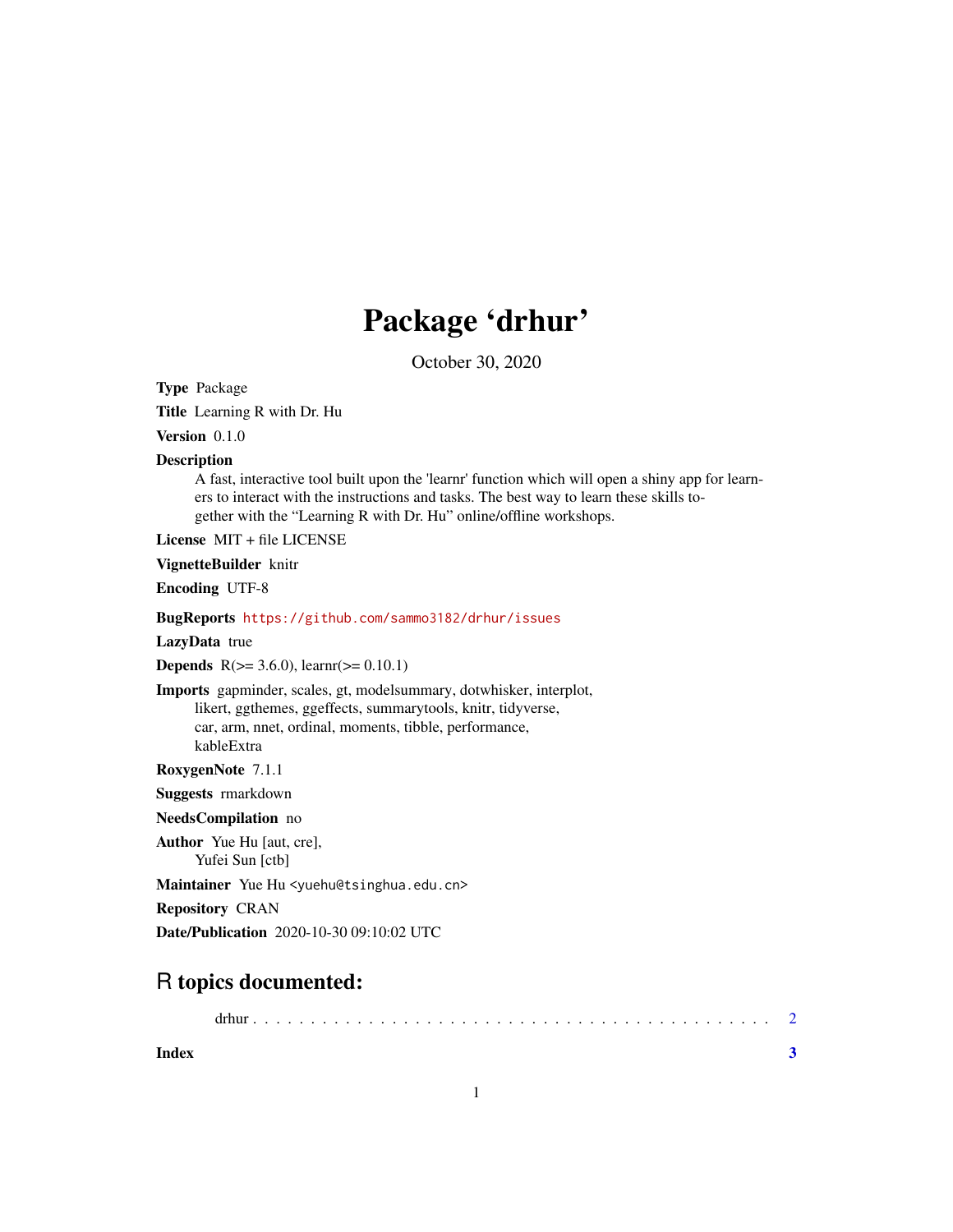#### <span id="page-1-0"></span>Description

The function calls a [run\\_tutorial](#page-0-0) function to open a learnr project. The project list is continually updated along with the R workshop with Dr. Hu.

#### Usage

drhur(workshop)

#### Arguments

workshop A character vector indicating the name of the workshop to open. See details for the workshop list.

#### Details

The list of workshop available so far:

- Playing around with R (playing): Intro to basic data structure in R; inputting, outputting, and creating data.
- Data munging (munging): Generalizing (such as sorting and summarizing) and extracting (selecting or adjusting certain columns or rows) data frames.
- Data analyzing (analyzing): Analyze data with descriptive and multivariate tools and diagnoses.
- Data presenting (visualizing): Present descriptive and analytic results with 'ggplot2'

#### Examples

## Not run: drhur('playing')

## End(Not run)